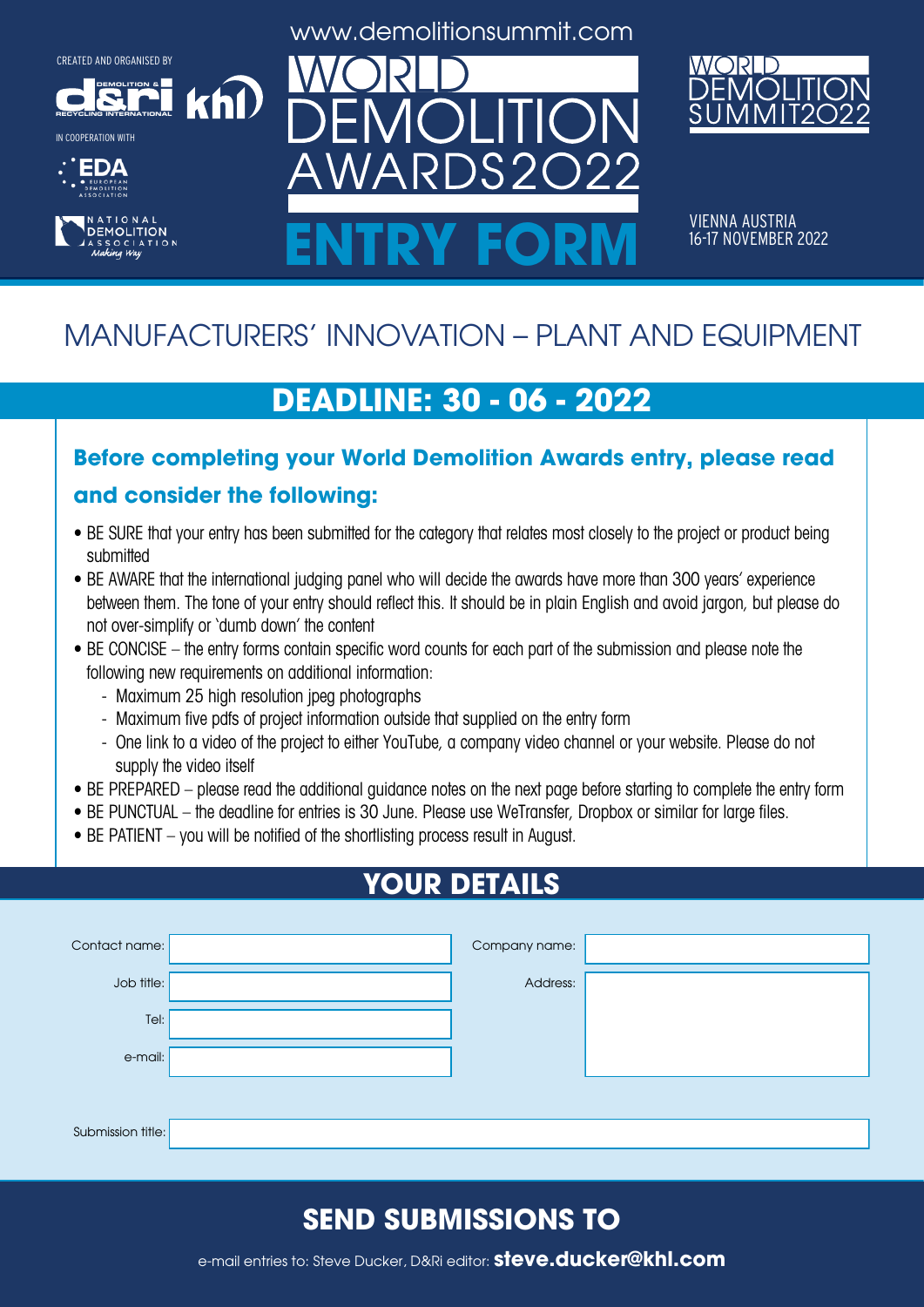**DEMOLITION &**

khl

**RECYCLING INTERNATIONAL**

IN COOPERATION WITH





www.demolitionsummit.com

 $S2$ 



VIENNA AUSTRIA<br>16-17 NOVEMBER 2022 ENTRY FORM **16-17 NOVEMBER 2022** 

# MANUFACTURERS' INNOVATION – PLANT AND EQUIPMENT

### **DEADLINE: 30 - 06 - 2022**

#### **GUIDANCE NOTES**

- All entries must be on an official entry form (Word or PDF).
- The project must have started or ended between 1 July 2021 and 30 June 2022.
- Entries should be in English. If you wish to enter in a different language, please contact Steve Ducker.
- You can enter for more than one award. You can also enter more than once in the same category. However, specific projects can be entered for one category only.
- If you are sending in more than one entry, please use a separate form for each one.
- The awards statement should be 1,500 words maximum. It should be based on the award criteria. This will be sent to the judges for the shortlisting process.
- Supporting material can include your recycling and environmental strategy, demolition methodology statement, site waste management plans, photographs, video and media coverage. But it is not limited to these items. Please note the new requirements on supporting material, including

the maximum amounts that can be submitted, which are specified on the previous page.

- If using a client or other third party testimonial, please confirm that you have their permission.
- The executive summary should be an edited version of the project summary. Maximum 250 words. This will be published in D&Ri if your company is shortlisted.
- Bullet points should be a maximum 20 words each and limited to a maximum of five items. These will be published in the Shortlisted Companies Brochure if your company is shortlisted.
- Please supply your company logo and at least one high resolution jpeg photo.
- Send your entry and supporting material electronically to steve.ducker@khl.com
- If your entry is too large to e-mail (if it contains lots of photos it probably will be), please send by wetransfer, dropbox or similar.

#### **AWARD CRITERIA**

This category recognises an innovative approach to the design and engineering of new mobile plant introduced between 1 July 2021 and 30 June 2022 that meets the specific requirements of the demolition and recycling industries. Submissions should objectively demonstrate what is special or unique about the product and include background product development, the design requirements it had to meet and full product specifications. Please do not include sales brochures or other promotional material as part of the submission. There is no charge for entering the World Demolition Awards and we look forward to hearing from you.

#### **WHAT YOU NEED TO SUBMIT**

- • Awards statement for judges **(maximum 1,500 words)**
- • Executive summary for D&Ri magazine **(maximum 250 words)**
- **• Five** bullet points for possible inclusion in Shortlisted Companies brochure
- • Supporting material **(maximum 5 pdfs, see first page)**
- Company logo
- • High resolution jpeg photographs **(maximum 25, see first page)**
- **• Link to** video (optional)
- • Your company details (in space provided **on previous page**)

# **SEND SUBMISSIONS TO**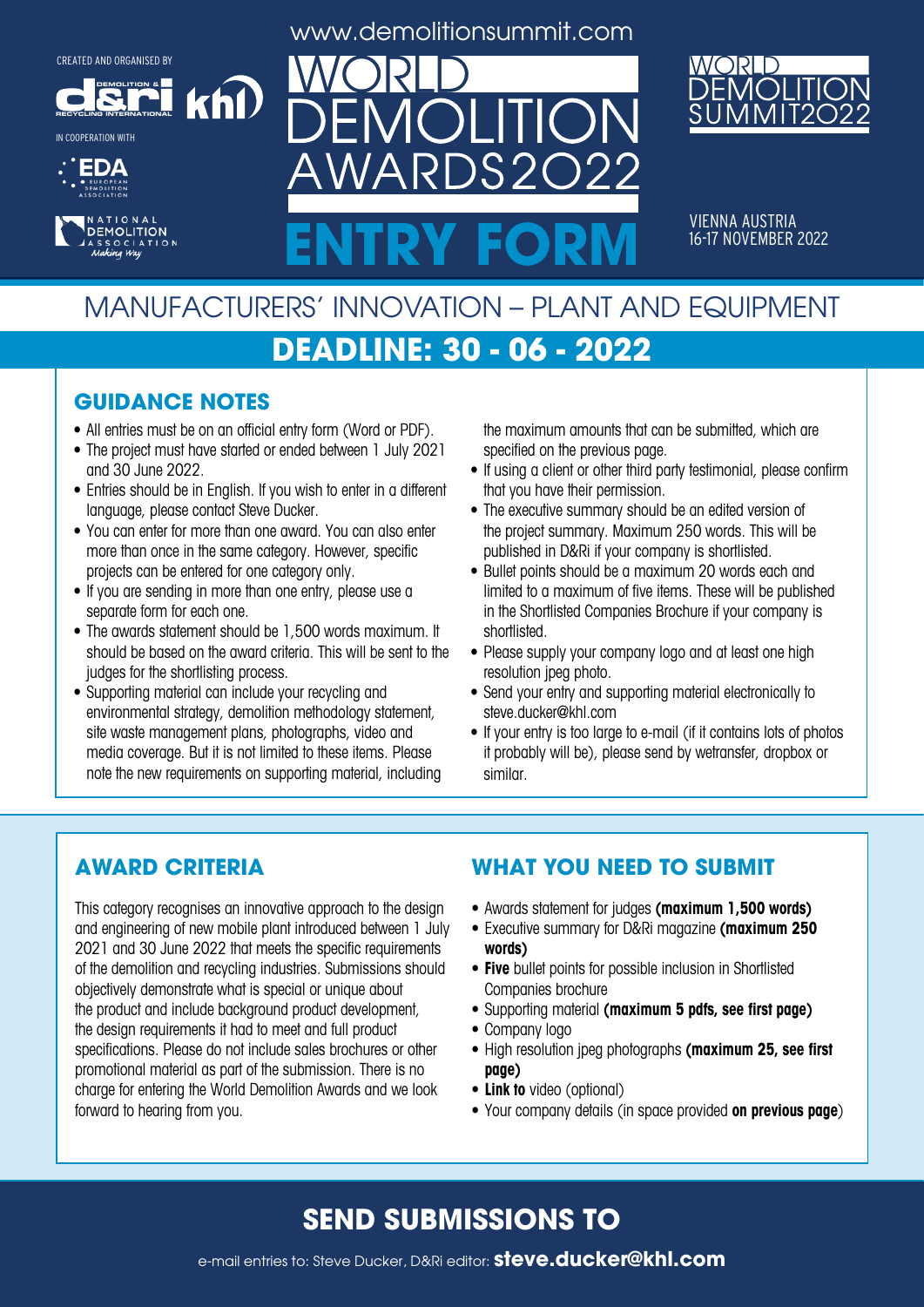**DEMOLITION &**

 $k$ h $\Omega$ 

**RECYCLING INTERNATIONAL**

IN COOPERATION WITH









VIENNA AUSTRIA<br>16-17 NOVEMBER 2022 ENTRY FORM **16-17 NOVEMBER 2022** 

# MANUFACTURERS' INNOVATION – PLANT AND EQUIPMENT

# **DEADLINE: 30 - 06 - 2022**

# **AWARDS STATEMENT**

**THIS MUST BE COMPLETED** for the entry to be put forward to the judging panel

**NO MORE THAN 1,500 WORDS**

#### **SEND SUBMISSIONS TO**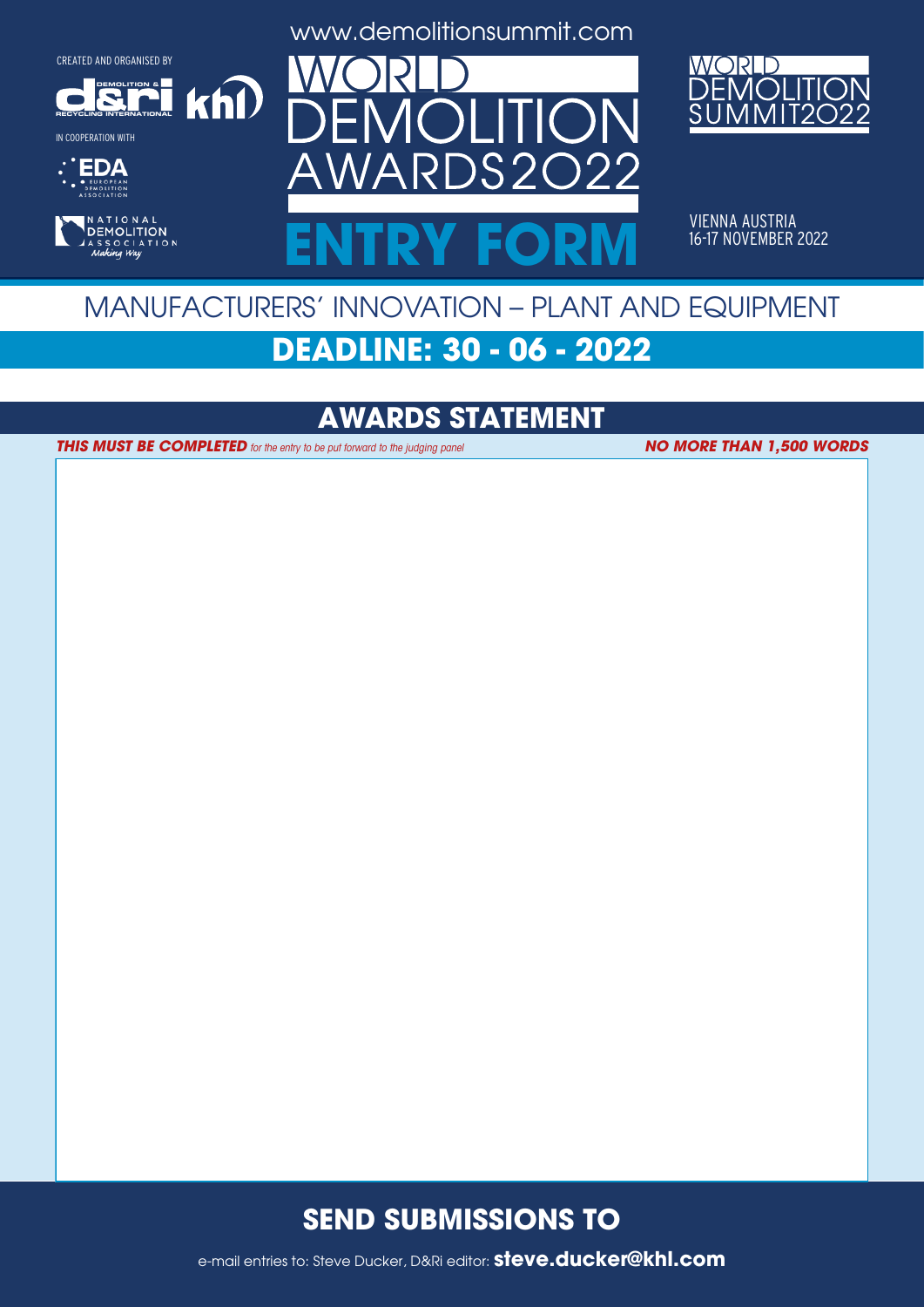**DEMOLITION &**

 $k$ h $\Omega$ 

**RECYCLING INTERNATIONAL**

IN COOPERATION WITH









VIENNA AUSTRIA<br>16-17 NOVEMBER 2022 ENTRY FORM **16-17 NOVEMBER 2022** 

# MANUFACTURERS' INNOVATION – PLANT AND EQUIPMENT

# **DEADLINE: 30 - 06 - 2022**

#### **AWARDS STATEMENT** CONTINUED

**THIS MUST BE COMPLETED** for the entry to be put forward to the judging panel **NO MORE THAN 1,500 WORDS** 

#### **SEND SUBMISSIONS TO**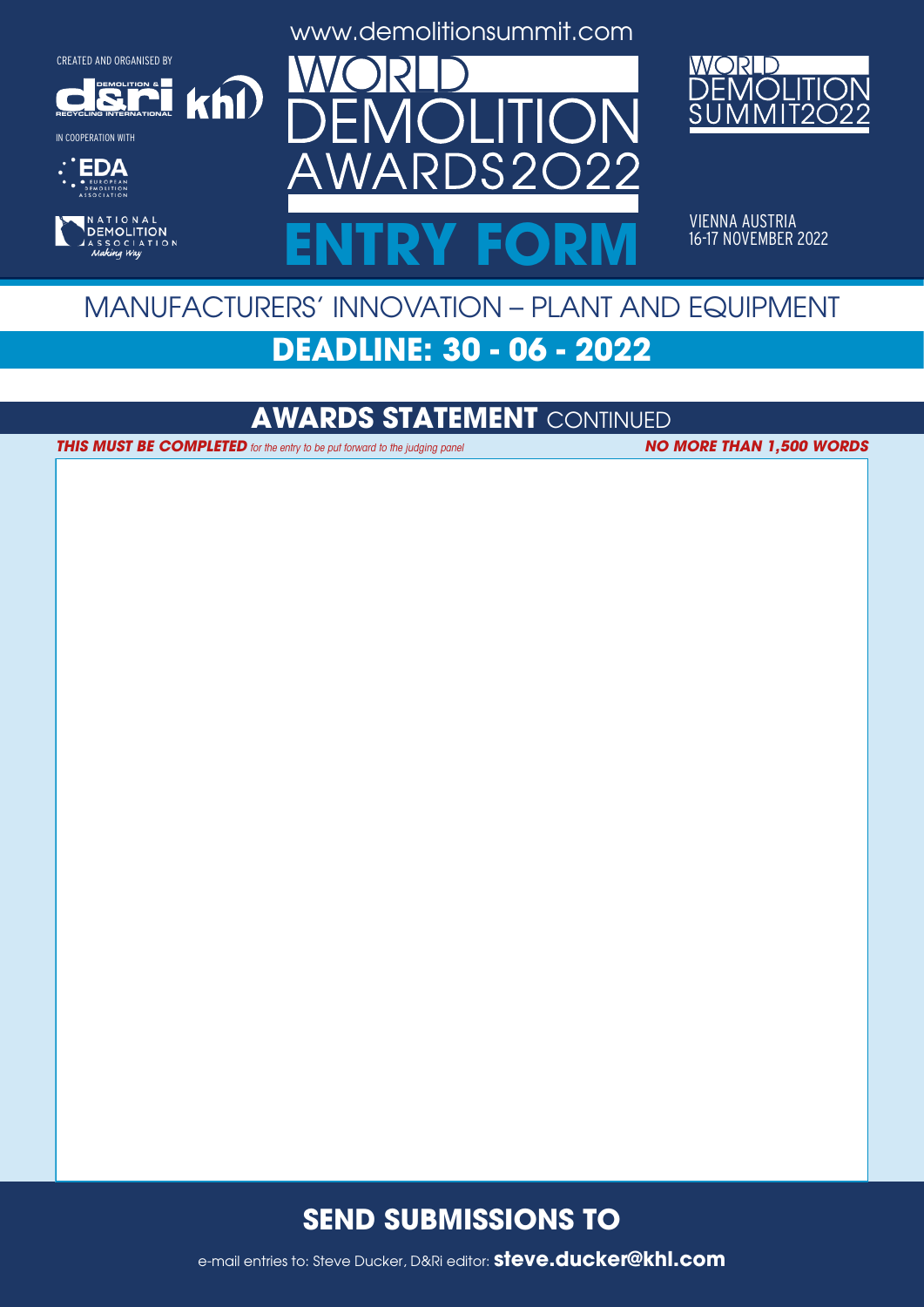**DEMOLITION &**

 $k$ h $\Omega$ 

**RECYCLING INTERNATIONAL**

IN COOPERATION WITH









VIENNA AUSTRIA<br>16-17 NOVEMBER 2022 ENTRY FORM **16-17 NOVEMBER 2022** 

# MANUFACTURERS' INNOVATION – PLANT AND EQUIPMENT **DEADLINE: 30 - 06 - 2022**

**EXECUTIVE SUMMARY**

**THIS MUST BE COMPLETED** for the entry (if shortlisted) to appear in Demolition & Recycling International **NO MORE THAN 250 WORDS** 

#### **SEND SUBMISSIONS TO**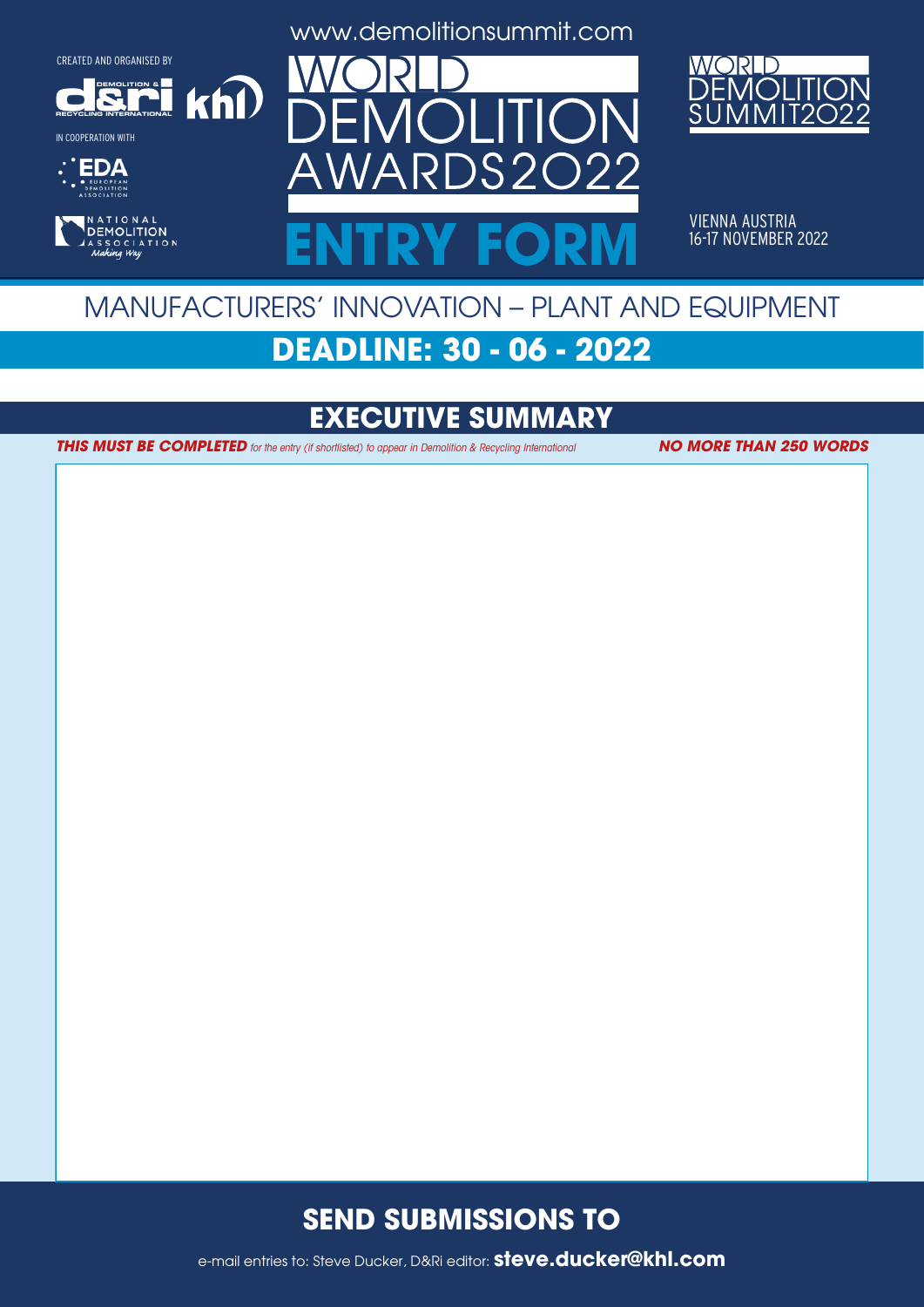**DEMOLITION &**

 $k$ h $\Omega$ 

**RECYCLING INTERNATIONAL**

IN COOPERATION WITH









VIENNA AUSTRIA<br>16-17 NOVEMBER 2022 ENTRY FORM **16-17 NOVEMBER 2022** 

# MANUFACTURERS' INNOVATION – PLANT AND EQUIPMENT

# **DEADLINE: 30 - 06 - 2022**

# **KEY POINTS OF AWARDS ENTRY**

**PLEASE ALSO SUPPLY FIVE BULLET POINTS OUTLINING KEY FEATURES OF THE PROJECT** maximum 20 words per bullet point

#### **SEND SUBMISSIONS TO**